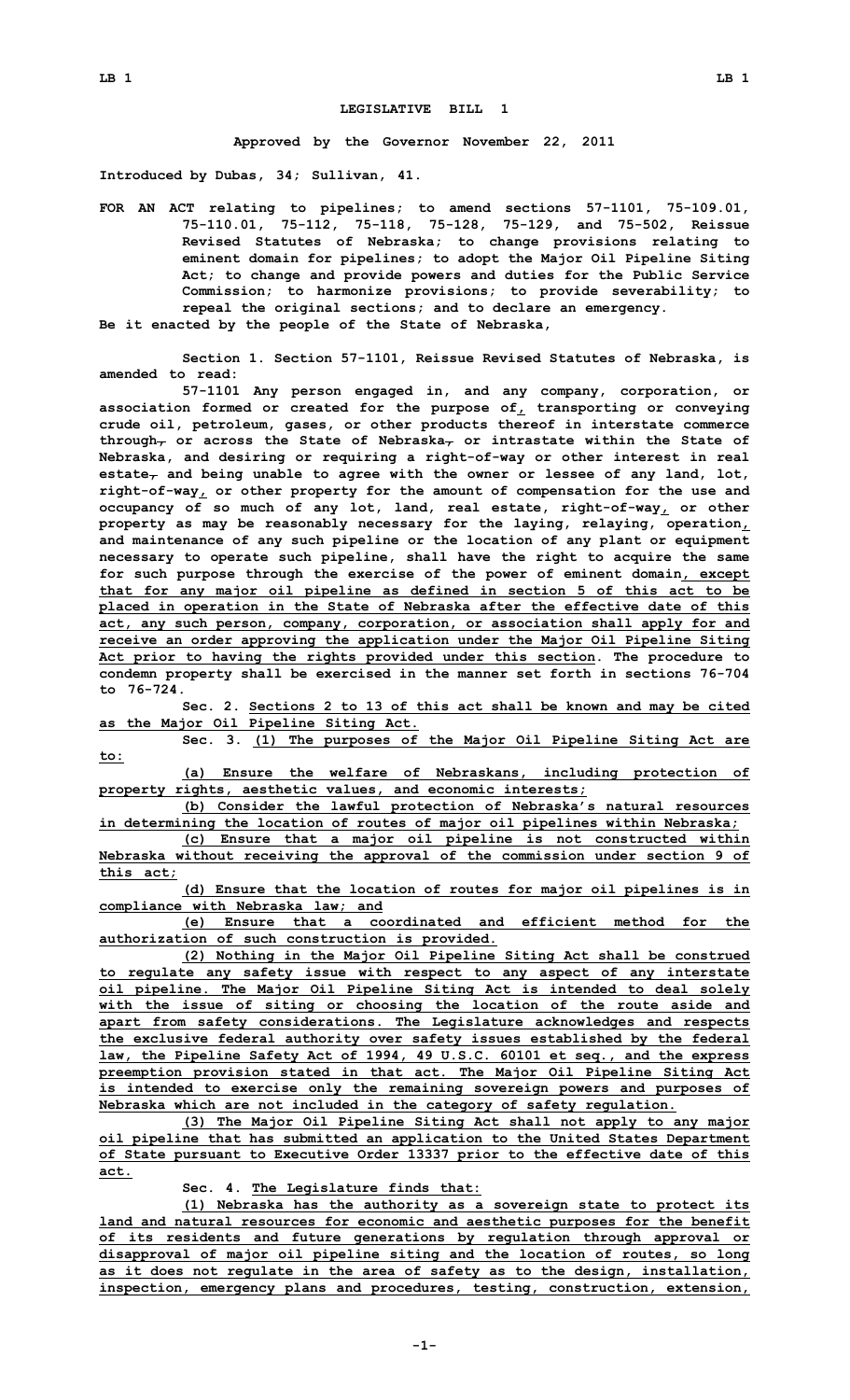**operation, replacement, and maintenance of major oil pipelines and pipeline facilities;**

**(2) The water and other natural resources in Nebraska will become increasingly valuable, both economically and strategically, as the demand for agricultural products for both food and fuel increases;**

**(3) The construction of major oil pipelines in Nebraska is in the public interest of Nebraska and the nation to meet the increasing need for energy; and**

**(4) The irrigation economy of Nebraska which relies on quality water adds over one billion dollars annually to net farm income and increases the gross state product by three billion dollars annually.**

**Sec. 5. For purposes of the Major Oil Pipeline Siting Act:**

**(1) Commission means the Public Service Commission;**

**(2) Major oil pipeline means <sup>a</sup> pipeline which is larger than six inches in inside diameter and which is constructed in Nebraska for the transportation of petroleum, or petroleum components, products, or wastes, including crude oil or any fraction of crude oil, within, through, or across Nebraska, but does not include in-field and gathering lines or major oil pipelines exempt under subsection (3) of section 3 of this act; and**

**(3) Pipeline carrier means <sup>a</sup> person that engages in owning, operating, or managing <sup>a</sup> major oil pipeline.**

**Sec. 6. (1) Unless exempt pursuant to section 3 of this act, <sup>a</sup> pipeline carrier proposing to construct <sup>a</sup> major oil pipeline to be placed in operation in Nebraska after the effective date of this act shall file an application with the commission and receive approval pursuant to section 9 of this act prior to beginning construction of the major oil pipeline within Nebraska. A pipeline carrier proposing <sup>a</sup> substantive change to the route of <sup>a</sup> major oil pipeline shall file an application for the proposed change with the commission and receive approval pursuant to section 9 of this act prior to beginning construction relating to the proposed change. The applicant shall also file <sup>a</sup> copy of the application with the agencies listed in subsection (3) of section 8 of this act.**

**(2) The application shall be accompanied by written agreement to pay expenses assessed pursuant to section 7 of this act and written testimony and exhibits in support of the application. The application shall include:**

**(a) The name and address of the pipeline carrier;**

**(b) <sup>A</sup> description of the nature and proposed route of the major oil pipeline and evidence of consideration of alternative routes;**

**(c) <sup>A</sup> statement of the reasons for the selection of the proposed route of the major oil pipeline;**

**(d) <sup>A</sup> list of the governing bodies of the counties and municipalities through which the proposed route of the major oil pipeline would be located;**

**(e) <sup>A</sup> description of the product or material to be transported through the major oil pipeline;**

**(f) The person who will own the major oil pipeline;**

**(g) The person who will manage the major oil pipeline;**

**(h) <sup>A</sup> plan to comply with the Oil Pipeline Reclamation Act; and**

**(i) <sup>A</sup> list of planned methods to minimize or mitigate the potential impacts of the major oil pipeline to land areas and connected natural resources other than with respect to oil spills.**

**(3) The applicant shall publish notice of the application in at least one newspaper of general circulation in each county in which the major oil pipeline is to be constructed and forward <sup>a</sup> copy of such notice to the commission. The applicant shall serve notice of the application upon the governing bodies of the counties and municipalities specified pursuant to subdivision (2)(d) of this section.**

**Sec. 7. (1) The commission shall assess the expenses reasonably attributable to investigation and hearing regarding an application filed under section 6 of this act, including expenses billed by agencies filing reports as required in subsection (3) of section 8 of this act and both direct and indirect expenses incurred by the commission or its staff or consultants, to the applicant as agreed under section 6 of this act.**

**(2) The commission shall ascertain the expenses of any such investigation and hearing and by order assess such expenses against the applicant and shall render <sup>a</sup> bill therefor, by United States mail, to the applicant, either at the time the order under section 9 of this act is issued or from time to time during such application process. Such bill shall constitute notice of such assessment and demand of payment thereof. Upon <sup>a</sup> bill rendered to such applicant, within fifteen days after the mailing thereof, such applicant shall pay to the commission the amount of the assessment for which it is billed. The commission shall remit the payment**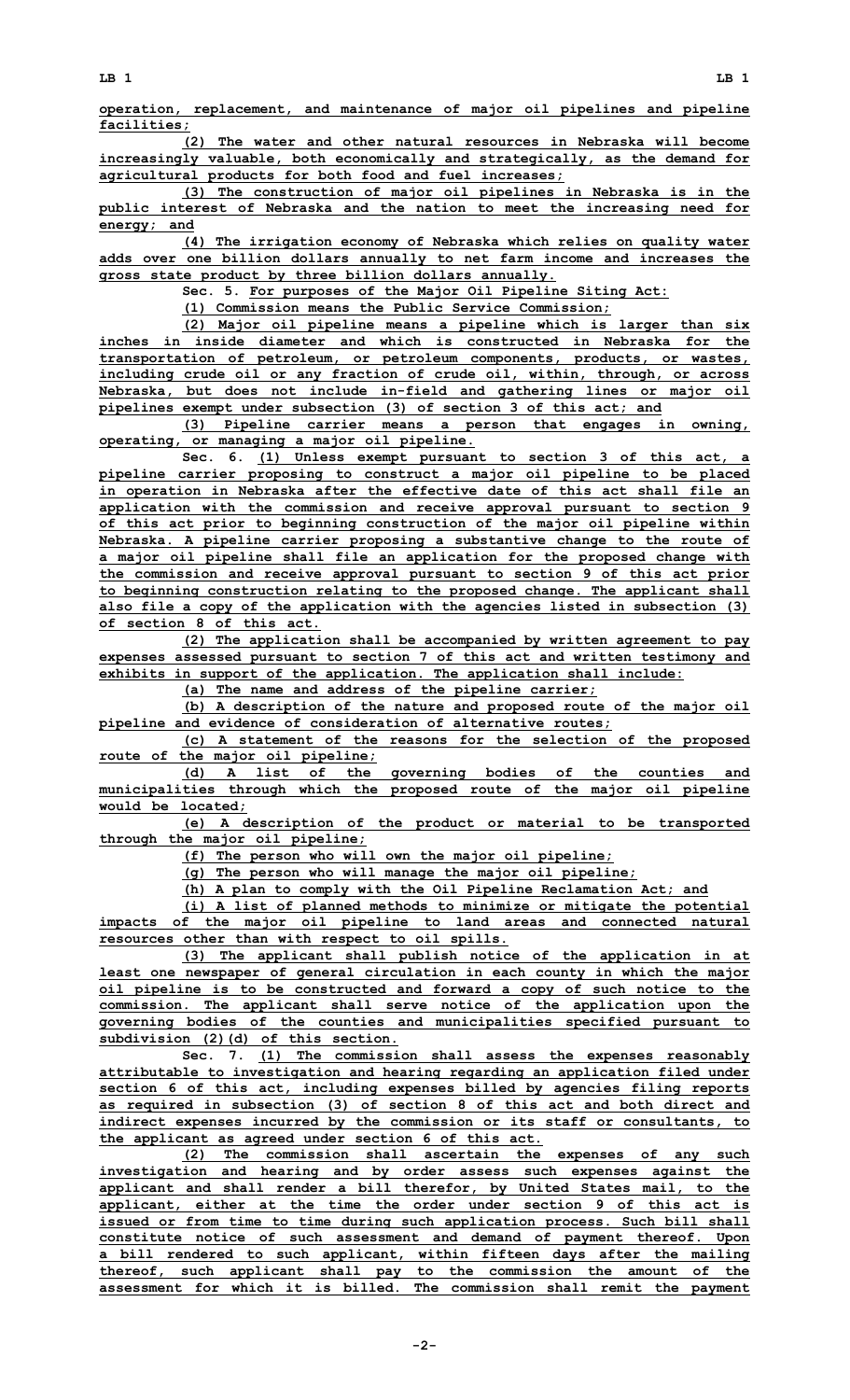**to the State Treasurer for credit to the Public Service Commission Pipeline Regulation Fund. The commission may render bills in one fiscal year for costs incurred within <sup>a</sup> previous fiscal year. The commission shall direct the State Treasurer to credit any reimbursement of expenses billed by agencies pursuant to subsection (3) of section 8 of this act to the appropriate fund of the appropriate agency.**

**(3) If any applicant against which an assessment has been made pursuant to this section, within fifteen days after the notice of such assessment, (a) neglects or refuses to pay the same or (b) fails to file objections to the assessment with the commission as provided in subsection (4) of this section, the commission shall transmit to the State Treasurer <sup>a</sup> certified copy of the notice of assessment, together with notice of neglect or refusal to pay the assessment, and on the same day the commission shall mail by registered mail to the applicant against which the assessment has been made <sup>a</sup> copy of the notice which it has transmitted to the State Treasurer. If any such applicant fails to pay such assessment to the State Treasurer within ten days after receipt of such notice and certified copy of such assessment, the assessment shall bear interest at the rate of fifteen percent per annum from and after the date on which the copy of the notice was mailed by registered mail to such applicant.**

**(4) Within fifteen days after the date of the mailing of any notice of assessment under subsection (2) of this section, the applicant against which such assessment has been made may file with the commission objections setting out in detail the ground upon which the applicant regards such assessment to be excessive, erroneous, unlawful, or invalid. The commission shall determine if the assessment or any part of the assessment is excessive, erroneous, unlawful, or invalid and shall render an order upholding, invalidating, or amending the assessment. An amended assessment shall have in all respects the same force and effect as though it were an original assessment.**

**(5) If any assessment against which objections have been filed is not paid within ten days after service of an order finding that such objections have been overruled and disallowed by the commission, the commission shall give notice of such delinquency to the State Treasurer and to the applicant in the manner provided for in subsection (3) of this section. The State Treasurer shall then collect the amount of such assessment. If an amended assessment is not paid within ten days after service of the order of the commission, the commission shall notify the State Treasurer and the applicant as in the case of delinquency in the payment of an original assessment. The State Treasurer shall then collect the amount of such assessment as provided in the case of an original assessment.**

**Sec. 8. (1) After receipt of an application under section 6 of this act, the commission shall:**

**(a) Within sixty days, schedule <sup>a</sup> public hearing;**

**(b) Notify the pipeline carrier of the time, place, and purpose of the public hearing;**

**(c) Publish <sup>a</sup> notice of the time, place, and purpose of the public hearing in at least one newspaper of general circulation in each county in which the major oil pipeline is to be constructed; and**

**(d) Serve notice of the public hearing upon the governing bodies of the counties and municipalities through which the proposed route of the major oil pipeline would be located as specified in subdivision (2)(d) of section 6 of this act.**

**(2) The commission may hold additional public meetings for the purpose of receiving input from the public at locations as close as practicable to the proposed route of the major oil pipeline. The commission shall make the public input part of the record.**

**(3) If requested by the commission, the following agencies shall file <sup>a</sup> report with the commission, prior to the hearing on the application, regarding information within the respective agencies' area of expertise relating to the impact of the major oil pipeline on any area within the respective agencies' jurisdiction, including in such report opinions regarding the advisability of approving, denying, or modifying the location of the proposed route of the major oil pipeline: The Department of Environmental Quality, the Department of Natural Resources, the Department of Revenue, the Department of Roads, the Game and Parks Commission, the Nebraska Oil and Gas Conservation Commission, the Nebraska State Historical Society, the State Fire Marshal, and the Board of Educational Lands and Funds. The agencies may submit <sup>a</sup> request for reimbursement of reasonable and necessary expenses incurred for any consultants hired pursuant to this subsection.**

**(4) An application under the Major Oil Pipeline Siting Act shall be approved if the proposed route of the major oil pipeline is determined**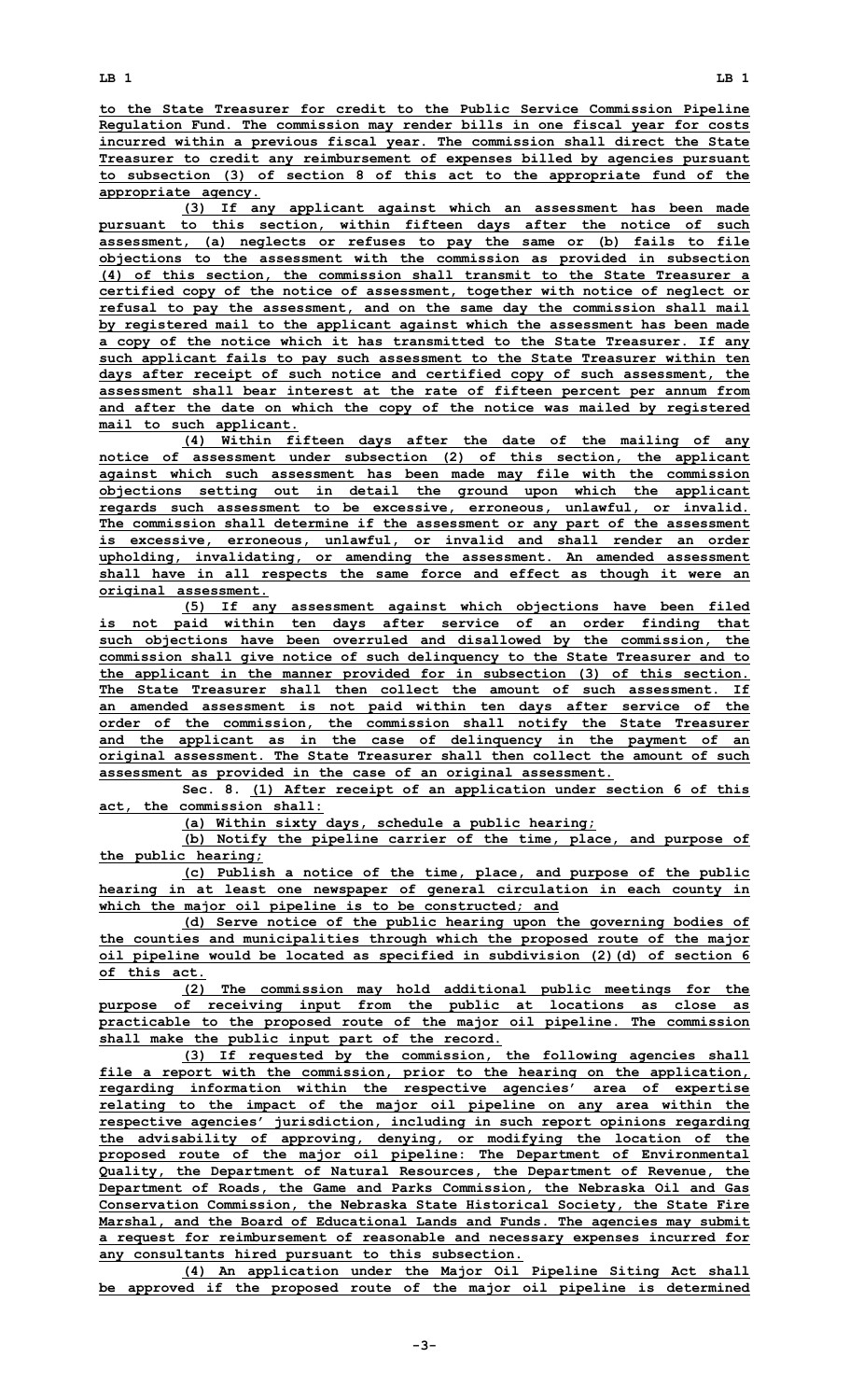**by the Public Service Commission to be in the public interest. The pipeline carrier shall have the burden to establish that the proposed route of the major oil pipeline would serve the public interest. In determining whether the pipeline carrier has met its burden, the commission shall not evaluate safety considerations, including the risk or impact of spills or leaks from the major oil pipeline, but the commission shall evaluate:**

**(a) Whether the pipeline carrier has demonstrated compliance with all applicable state statutes, rules, and regulations and local ordinances;**

**(b) Evidence of the impact due to intrusion upon natural resources and not due to safety of the proposed route of the major oil pipeline to the natural resources of Nebraska, including evidence regarding the irreversible and irretrievable commitments of land areas and connected natural resources and the depletion of beneficial uses of the natural resources;**

**(c) Evidence of methods to minimize or mitigate the potential impacts of the major oil pipeline to natural resources;**

**(d) Evidence regarding the economic and social impacts of the major oil pipeline;**

**(e) Whether any other utility corridor exists that could feasibly and beneficially be used for the route of the major oil pipeline;**

**(f) The impact of the major oil pipeline on the orderly development of the area around the proposed route of the major oil pipeline;**

**(g) The reports of the agencies filed pursuant to subsection (3) of this section; and**

**(h) The views of the governing bodies of the counties and municipalities in the area around the proposed route of the major oil pipeline.**

**Sec. 9. (1) Within seven months after the receipt of the application under section 6 of this act, the commission shall enter an order approving the application or denying the application. The commission shall include in the order the findings of the commission regarding the application and the reasons for approving or denying the application. The order approving the application shall state that the application is in the public interest and shall authorize the pipeline carrier to act under section 57-1101.**

**(2) The commission may, for just cause, extend the time for the entry of an order under subsection (1) of this section. The extension shall not exceed twelve months after the receipt of the application under section 6 of this act unless all parties agree to <sup>a</sup> longer extension, except that no extension shall extend more than eight months after the issuance of <sup>a</sup> presidential permit authorizing the construction of the major oil pipeline.**

**(3) If the commission approves the application, the pipeline carrier shall file <sup>a</sup> status report with the commission regarding the construction of the major oil pipeline every six months until the completion of the major oil pipeline within Nebraska. The pipeline carrier shall notify the commission of the completion of the major oil pipeline within Nebraska within thirty days after such completion.**

**(4) If the commission denies the application, the pipeline carrier may amend the denied application in accordance with the findings of the commission and submit the amended application within sixty days after the issuance of the order denying the application. Within sixty days after the receipt of the amended application, the commission shall enter an order approving or denying the amended application after making new findings under subsection (4) of section 8 of this act.**

**Sec. 10. Any party aggrieved by <sup>a</sup> final order of the commission regarding an application or assessment under the Major Oil Pipeline Siting Act, including, but not limited to, <sup>a</sup> decision relating to the public interest, may appeal. The appeal shall be in accordance with the Administrative Procedure Act.**

**Sec. 11. The commission shall adopt and promulgate rules and regulations to carry out the Major Oil Pipeline Siting Act.**

**Sec. 12. The Public Service Commission Pipeline Regulation Fund is created. The fund shall be administered by the commission. The fund shall be used by the commission to carry out the Major Oil Pipeline Siting Act. Any money in the fund available for investment shall be invested by the state investment officer pursuant to the Nebraska Capital Expansion Act and the Nebraska State Funds Investment Act.**

**Sec. 13. The commission may contract for professional services and expert assistance, including, but not limited to, the services of engineers, hydrogeologists, accountants, attorneys, and economists, to assist with reviewing applications under the Major Oil Pipeline Siting Act.**

**Sec. 14. Section 75-109.01, Reissue Revised Statutes of Nebraska, is amended to read:**

**75-109.01 Except as otherwise specifically provided by law, the**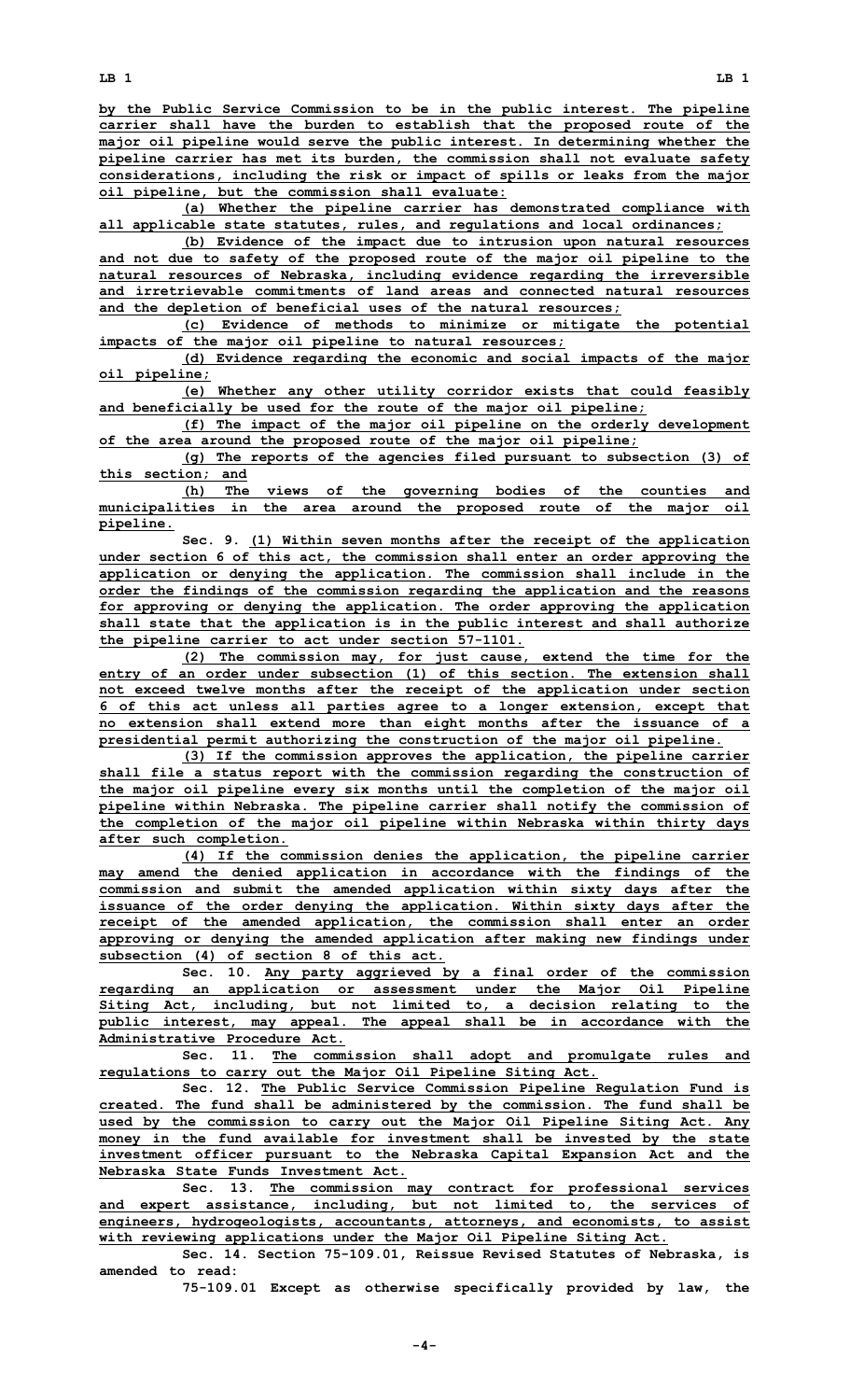**Public Service Commission shall have jurisdiction, as prescribed, over the following subjects:**

**(1) Common carriers, generally, pursuant to sections 75-101 to 75-158;**

**(2) Grain pursuant to the Grain Dealer Act and the Grain Warehouse Act and sections 89-1,104 to 89-1,108;**

**(3) Manufactured homes and recreational vehicles pursuant to the Uniform Standard Code for Manufactured Homes and Recreational Vehicles;**

**(4) Modular housing units pursuant to the Nebraska Uniform Standards for Modular Housing Units Act;**

**(5) Motor carrier registration and safety pursuant to sections 75-301 to 75-322, 75-369.03, 75-370, and 75-371;**

**(6) Pipeline carriers and rights-of-way pursuant to the Major Oil Pipeline Siting Act, the State Natural Gas Regulation Act, and sections 75-501 to 75-503. If the provisions of Chapter 75 are inconsistent with the provisions of the Major Oil Pipeline Siting Act, the provisions of the Major Oil Pipeline Siting Act control;**

**(7) Railroad carrier safety pursuant to sections 74-918, 74-919, 74-1323, and 75-401 to 75-430;**

**(8) Telecommunications carriers pursuant to the Automatic Dialing-Announcing Devices Act, the Emergency Telephone Communications Systems Act, the Enhanced Wireless 911 Services Act, the Intrastate Pay-Per-Call Regulation Act, the Nebraska Telecommunications Regulation Act, the Nebraska Telecommunications Universal Service Fund Act, the Telecommunications Relay System Act, the Telephone Consumer Slamming Prevention Act, and sections 86-574 to 86-580;**

**(9) Transmission lines and rights-of-way pursuant to sections 70-301 and 75-702 to 75-724;**

**(10) Water service pursuant to the Water Service Regulation Act; and (11) Jurisdictional utilities governed by the State Natural Gas Regulation Act. If the provisions of Chapter 75 are inconsistent with the provisions of the State Natural Gas Regulation Act, the provisions of the State Natural Gas Regulation Act control.**

**Sec. 15. Section 75-110.01, Reissue Revised Statutes of Nebraska, is amended to read:**

**75-110.01 <sup>A</sup> summary of the authority or relief sought in an application or petition shall be set out in the notice given according to the rules the commission shall adopt. After notice of an application or petition has been given as provided by the rules for notice, the commission may process the application or petition without <sup>a</sup> hearing by use of affidavits if the application or petition is not opposed. The commission shall not deny an application or petition of <sup>a</sup> common carrier, pipeline carrier, or jurisdictional utility until after it has either given the applicant <sup>a</sup> hearing thereon, or received the applicant's affidavits and made them <sup>a</sup> part of the record.**

**Sec. 16. Section 75-112, Reissue Revised Statutes of Nebraska, is amended to read:**

**75-112 (1) For purposes of carrying out the powers and duties of the commission related to the subjects under its jurisdiction enumerated in section 75-109.01, each commissioner and examiner of the commission may:**

**(a) Administer oaths;**

**(b) Compel the attendance of witnesses;**

**(c) Examine any of the books, papers, documents, and records of any motor carrier or regulated motor carrier as defined in section 75-302 or common, or contract, or pipeline carrier subject to the jurisdiction of the commission under section 75-109.01 or any jurisdictional utility or have such examination made by any person that the commission may employ for that purpose;**

**(d) Compel the production of such books, papers, documents, and records; or**

**(e) Examine under oath or otherwise any officer, director, agent, or employee of any such carrier or jurisdictional utility or any other person.**

**(2) Any person employed by the commission to examine such books, papers, documents, or records shall produce his or her authority, under the hand and seal of the commission, to make such examination.**

**(3) The commissioners may certify to all official acts of the commission.**

**Sec. 17. Section 75-118, Reissue Revised Statutes of Nebraska, is amended to read:**

**75-118 The commission shall:**

**(1) Fix all necessary rates, charges, and regulations governing and regulating the transportation, storage, or handling of household goods and**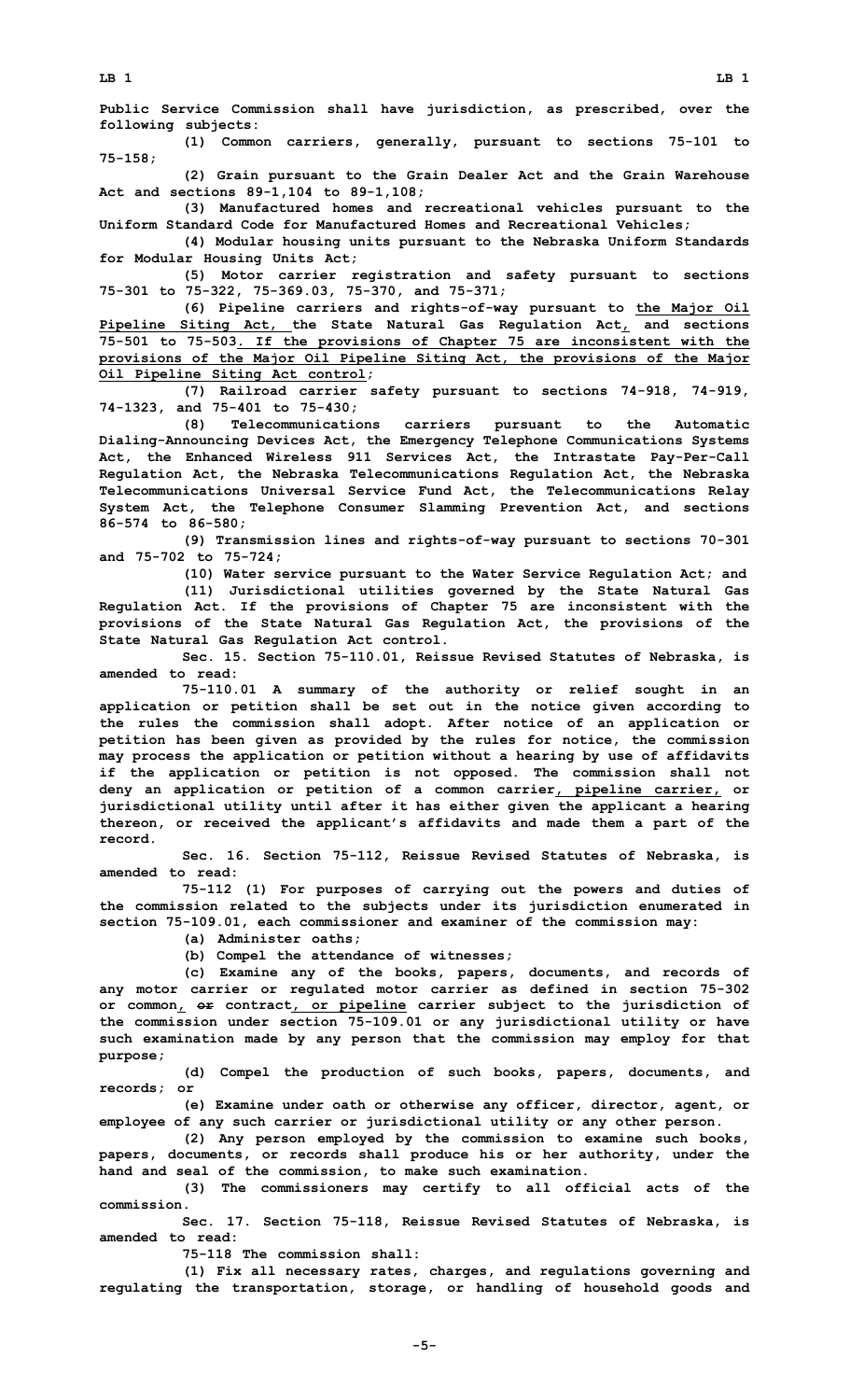**passengers by any common carrier in Nebraska intrastate commerce;**

**(2) Make all necessary classifications of household goods that may be transported, stored, or handled by any common carrier in Nebraska intrastate commerce, such classifications applying to and being the same for all common carriers;**

**(3) Prevent and correct the unjust discriminations set forth in section 75-126;**

**(4) Enforce all statutes and commission regulations pertaining to rates and, if necessary, institute actions in the appropriate court of any county in which the common carrier involved operates except actions instituted pursuant to sections 75-140 and 75-156 to 75-158. All suits shall be brought and penalties recovered in the name of the state by or under the direction of the Attorney General; and**

**(5) Enforce the Major Oil Pipeline Siting Act and the State Natural Gas Regulation Act.**

**Sec. 18. Section 75-128, Reissue Revised Statutes of Nebraska, is amended to read:**

**75-128 (1) It is hereby declared to be the policy of the Legislature that all matters presented to the commission be heard and determined without delay. All matters requiring <sup>a</sup> hearing shall be set for hearing at the earliest practicable date and in no event, except for good cause shown, which showing shall be recited in the order, shall the time fixed for hearing be more than six months after the date of filing of the application, complaint, or petition on which such hearing is to be had. Except in case of an emergency and upon <sup>a</sup> motion to proceed with less than <sup>a</sup> quorum made by all parties and supported by <sup>a</sup> showing of clear and convincing evidence of such emergency and benefit to all parties, <sup>a</sup> quorum of the commission shall hear all matters set for hearing. Except as otherwise provided in the Major Oil Pipeline Siting Act or section 75-121 and except for good cause shown, <sup>a</sup> decision of the commission shall be made and filed within thirty days after completion of the hearing or after submission of affidavits in nonhearing proceedings.**

**(2) In the case of any proceeding upon which <sup>a</sup> hearing is held, the transcript of testimony shall be prepared and submitted to the commission prior to entry of an order, except that it shall not be necessary to have prepared prior to <sup>a</sup> commission decision the transcripts of testimony on hearings involving noncontested proceedings and hearings involving emergency rate applications under section 75-121.**

**(3) For each application, complaint, or petition filed with the commission, except those filed under sections 75-303.01 and 75-303.02, the Major Oil Pipeline Siting Act, or the State Natural Gas Regulation Act, the commission shall charge <sup>a</sup> filing fee to be determined by the commission, but in an amount not to exceed the sum of five hundred dollars, payable at the time of such filing. The commission shall also charge to persons regulated by the commission, except persons regulated under the Major Oil Pipeline Siting Act or the State Natural Gas Regulation Act, <sup>a</sup> hearing fee to be determined by the commission, but in an amount not to exceed the sum of two hundred fifty dollars, for each half day of hearings if the person regulated by the commission files an application, complaint, or petition which necessitates <sup>a</sup> hearing.**

**(4) For each new tariff filed with the commission, except those filed under sections 75-301 to 75-322, the commission shall charge <sup>a</sup> fee not to exceed fifty dollars. This subsection does not apply to amendments to existing tariffs.**

**(5) The commission shall remit the fees received to the State Treasurer for credit to the General Fund.**

**Sec. 19. Section 75-129, Reissue Revised Statutes of Nebraska, is amended to read:**

**75-129 The commission may hold sessions at any place in the state when deemed necessary to facilitate the discharge of its duties and may conduct the hearing and other proceedings provided for in sections 75-101 to 75-801, in the Major Oil Pipeline Siting Act, in the State Natural Gas Regulation Act, or under any other law of this state at such place or places in the state as may, in the judgment of the commission, be the most convenient and practicable for determining the particular matter before the commission. The commission may hold public meetings as provided in section 8 of this act.**

**Sec. 20. Section 75-502, Reissue Revised Statutes of Nebraska, is amended to read:**

**75-502 Pipeline carriers which are declared common carriers under section 75-501, pipeline carriers approved under the Major Oil Pipeline Siting Act, and pipeline carriers for which the Governor approves <sup>a</sup> route under section 3 of Legislative Bill 4, One Hundred Second Legislature, First Special Session, 2011, may store, transport, or convey any liquid**